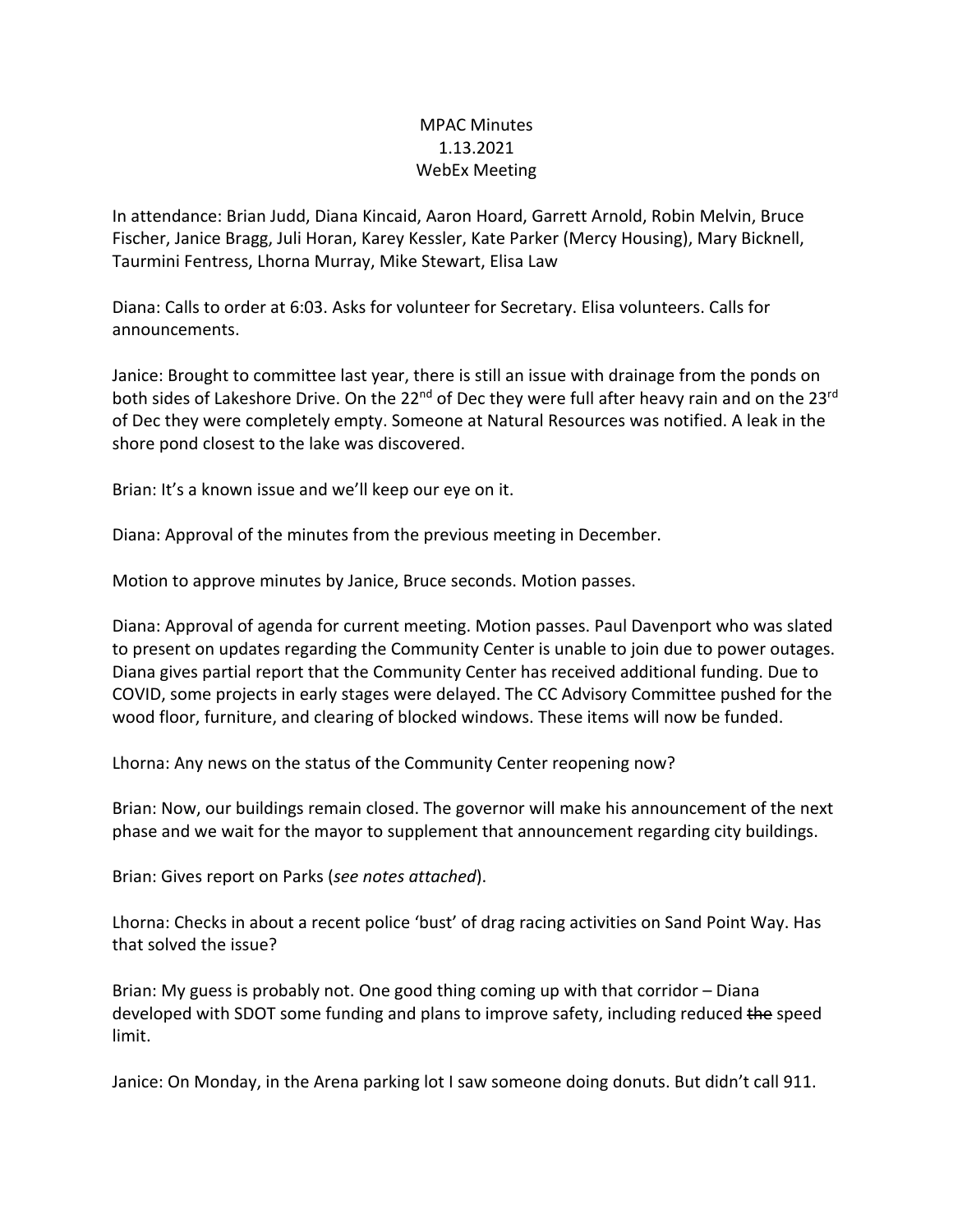Brian: That's a safety concern. We need to be keeping an eye on that, it can hurt someone in or outside the car.

Garrett: Could Brian elaborate on hot spots in the park?

Brian: Building 2 is one – the large double hanger building right behind the Mountaineers. Building 11 has a breezeway on the north end of the building where folks are trying to keep warm. They've started a grill fire which is a risk. The parking lot next to Mountaineers is another spot – the RVs there have recently moved to Sand Point Way though, which is usually where they go from there. We have a moratorium on doing anything to move people along who might be experiencing houselessness.

Karey: A friend of mine stumbled on one of the portable playgrounds and thought it was great. Wanted to pass that positive message along.

Brian: That's Parks! COVID-19 is helping push along plans the Parks has had for a while to encourage folks to use the parks during all seasons. That's it for my report.

Diana: Let's open it up for introductions. I started being active in Park issues way back in 2003 and was eventually was invited to be on and become chair of the Park board. I live nearby and love this park, especially in COVID it's such a relief to have this place. A place of refuge away from all the noise. I love so many of the organizations and their activities in the park as well. I feel strongly about the need for social justice. There was an incredible BLM rally in the summer that was powerful. This group's purpose is to share what we are all doing and then to go back and share with our constituents. I'll introduce Juli, Vice Chair of MPAC.

Juli: I joined the MPAC Board as the representative for Sand Point Elementary PTA. I'm a neighbor of the Park and am interested from that perspective. I'm interested in connecting families to the Park and what's going on.

Lhorna: I'm rejoining MPAC, I was in the group a couple years ago. I represent Solid Ground Housing Residents. I've lived in the park since 2014. My vision for the park is an equitable community. I'm looking forward to watching the community grow as one versus something more fragmented and interested in facilitating that however I can.

Karey: I represent the artists in Building 30 West and my kids use the Park in many ways as well. The artists usually have two open houses a year, we missed the one last Spring and the one in the Fall and will most likely not be open this Spring either. But it's a wonderful part of being an artist in Magnuson Park – but all of us have work in the SPACE gallery and it's on the website. Check it out to see what's happening inside the building.

Garrett: I represent The Mountaineers. I'm the rental, facility and event manager these days. I spend a lot of my days at the Program Center and doing virtual community events. I see a lot of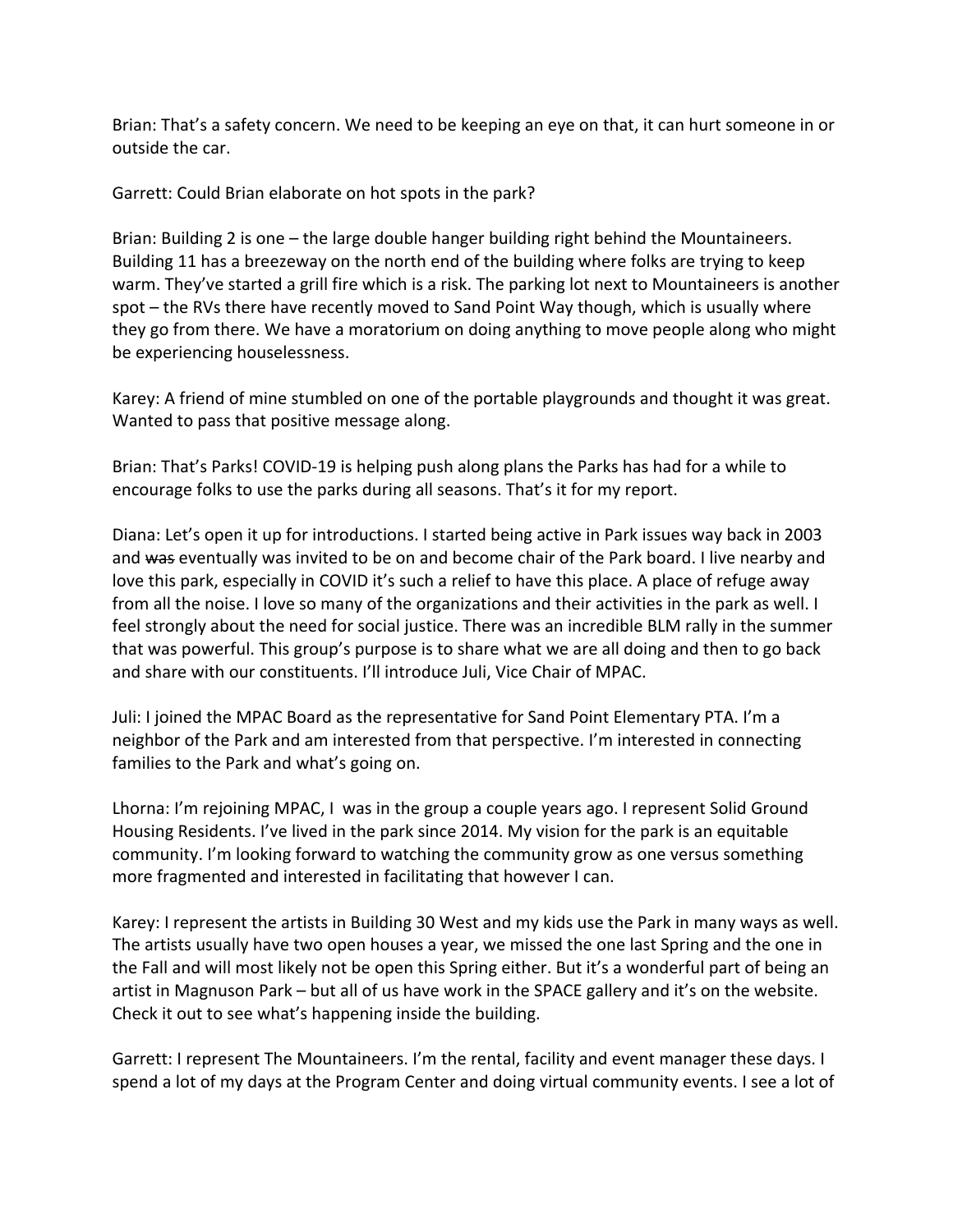people coming into the Park through our rentals. My first love for Parks began with Discovery Park and then I came around to Magnuson.

Bruce: I'm the manager at Solid Ground and want us to be good neighbors to the Park and for the Park to be good neighbors to us. Looking for an equitable future for our residents and the Park.

Elisa: I'm here representing Friends of Magnuson Park, or FOMP as their new Executive Director and first-ever staff hire. I'm interested in rebranding FOMP and building awareness of what we've done to protect and interpret the history of the Park and doing that through stronger coalitions and partnerships with residents, visitors and stakeholders of Magnuson. We want to do more exhibitions and get ready for the centennial of the First World Flight coming up in 2024.

Taurmini: I live in Mercy Housing with my kiddo and some pets. I work with folks experiencing homelessness. I'm really interested in hearing how this group is thinking about and talking about equity. My neighbors are amazing folks.

Kate: I'm with Mercy Housing Northwest. We're loving the exhibit that FOMP put up. We're dealing with COVID right now trying to meet people where they're at. Continuing to do Food Pantry every week, but we've seen a dip in the numbers. We were serving 100 households prior to COVID and now in the 80s. Think this is likely due to people not feeling comfortable coming out as much to gather and get the food. Trying to work with parents so they can stay engaged and know what's happening. We've been pursuing trying to get a crosswalk across the street.

Mike: I represent Boyer Children's Clinic. We joined the Park in 2016. We serve children with disabilities 0-3. Pre-COVID we had on-site therapy and family support services. With COVID we moved everything to tele-support services and all our families are receiving our care that way. Boyer is interested in a lot of what you all have shared. The last 4-5 years we've spent a lot of time working on our racial equity strategy. For our agency, we want to create creative partnerships. Once things open back up, we want to find ways to work side by side.

Robin: I'm a close neighbor to the Park and is now a representative for the neighbors. I use the park as a bird watcher, have been involved in the environmental movements. One thing I've noticed over the years with the committee is that I've noticed that there's a lot of different entities and view points and hope we can find ways to move forward as a whole group.

Jan: I'm a volunteer at Seattle Audubon Society. My position is a representative of the environment. My interest is in decreasing the carbon footprint at Magnuson Park, of both the tenants and the staff equally. Mayor Durkan put out a green plan for the city shortly before COVID hit and we haven't been able to put that into place yet. We have 25 years of information on the birds of the park. I'm also a neighbor of the Park. I've really learned a lot from being on this committee and have enjoyed being here.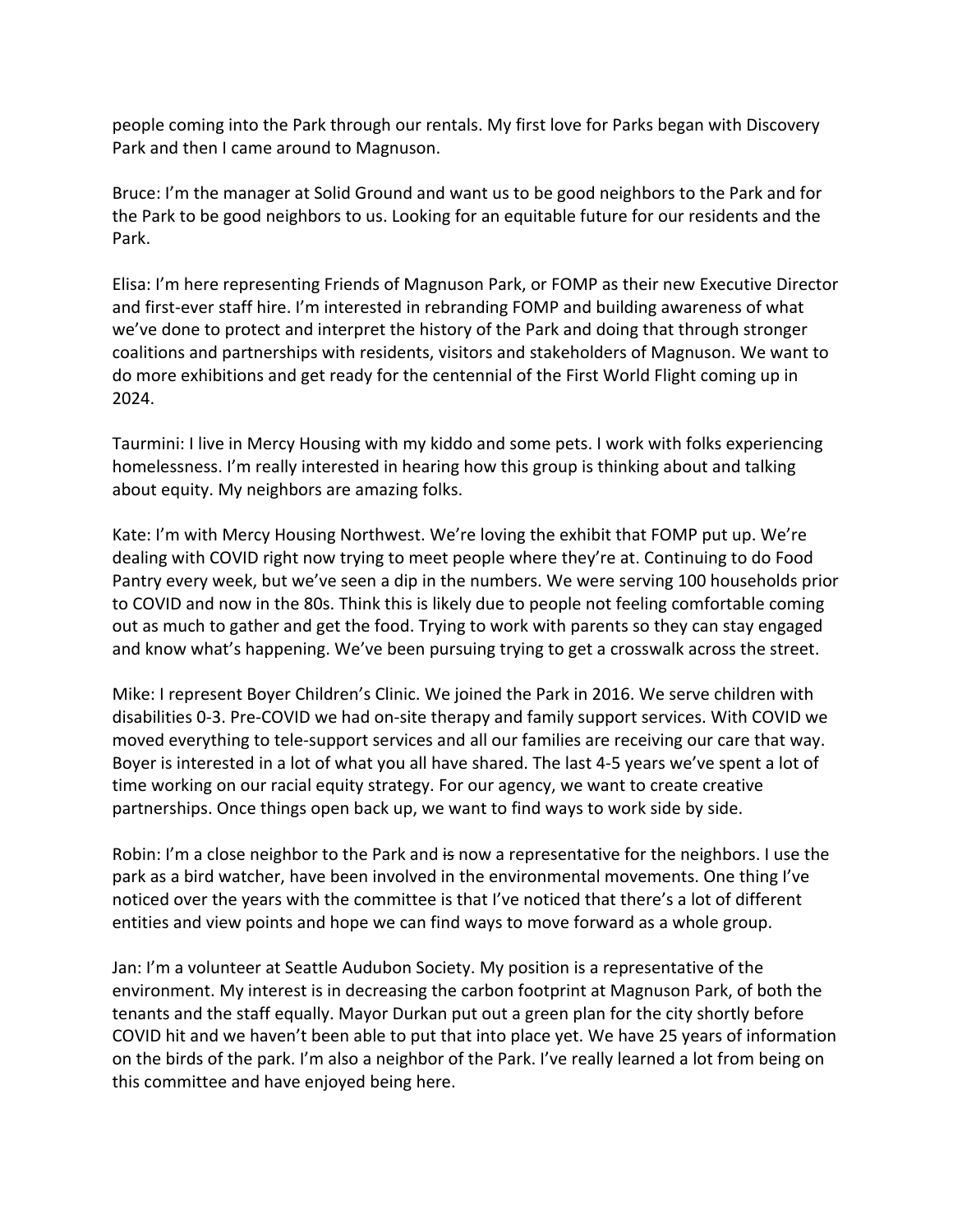Aaron: I represent UW and am possibly the longest serving member of MPAC. We have three buildings: 29, 25 and 5. We have a pediatric dentistry clinic which has a full surgical suite as well as the giant building right behind it – it's a 425,000 square foot building – which houses Burke Museum items, medical storage, an art studio, a materials testing lab, and lots more. We acquired those when the city took over the Navy base and we've mostly restored the whole place. We're happy to be here and have done a lot for the historic preservation of those buildings.

Mary: I am a member of MESA which is Magnuson Environmental Stewardship Alliance, our goal is to reforest Magnuson Park. The park is really reflecting a lot of Native plants and we think it's extremely important to protect the habitat. I'm a member of the Washington Native plant society and have an interest in them as well as birds. I really feel anxious and motivated to have everyone enjoy and understand birds and the plants in the Park. I'm also interested in having an open place for children to just mess around in. I'd like to see children interacting with nature on a very personal basis. I really enjoy Magnuson Park, the art, the sports, the water. It's all wonderful.

Lhorna: Neighborhood Matching Fund is opening up next month – it's a community partnership fund put together by groups that want to build projects to create stronger connections. Worth looking into for those of you.

https://www.seattle.gov/neighborhoods/programs-and-services/neighborhood-matching-fund

Diana: We're going to move ahead and look at our the priorities.

(Juli attempted to go over priorities – internet was garbled (see attached document for MPAC priorities) Brian suggested moving priorities to the next meeting.

Diana: Our goal is to be a thoughtful and deliberative group and to make sure that people have plenty of time to consider and check with your organization as well before making decisions. Please take a look at the priorities list, it took months to create. And it was a very constructive process to bring everyone together and reach that agreement. Make sure you talk to your organizations about what we're doing at MPAC in order to build a stronger community. Superintendent of Parks, Jesus, is supportive of what we're doing and is interested in the work we're doing. It's gratifying to have that support. If you have questions, contact me. Look over the documents I've sent along.

Jan: The minutes are located on the Magnuson Park website.

Brian: I will get the minutes on the website once they are approved.

Diana: Well, welcome to MPAC! I think we'll do a lot this year.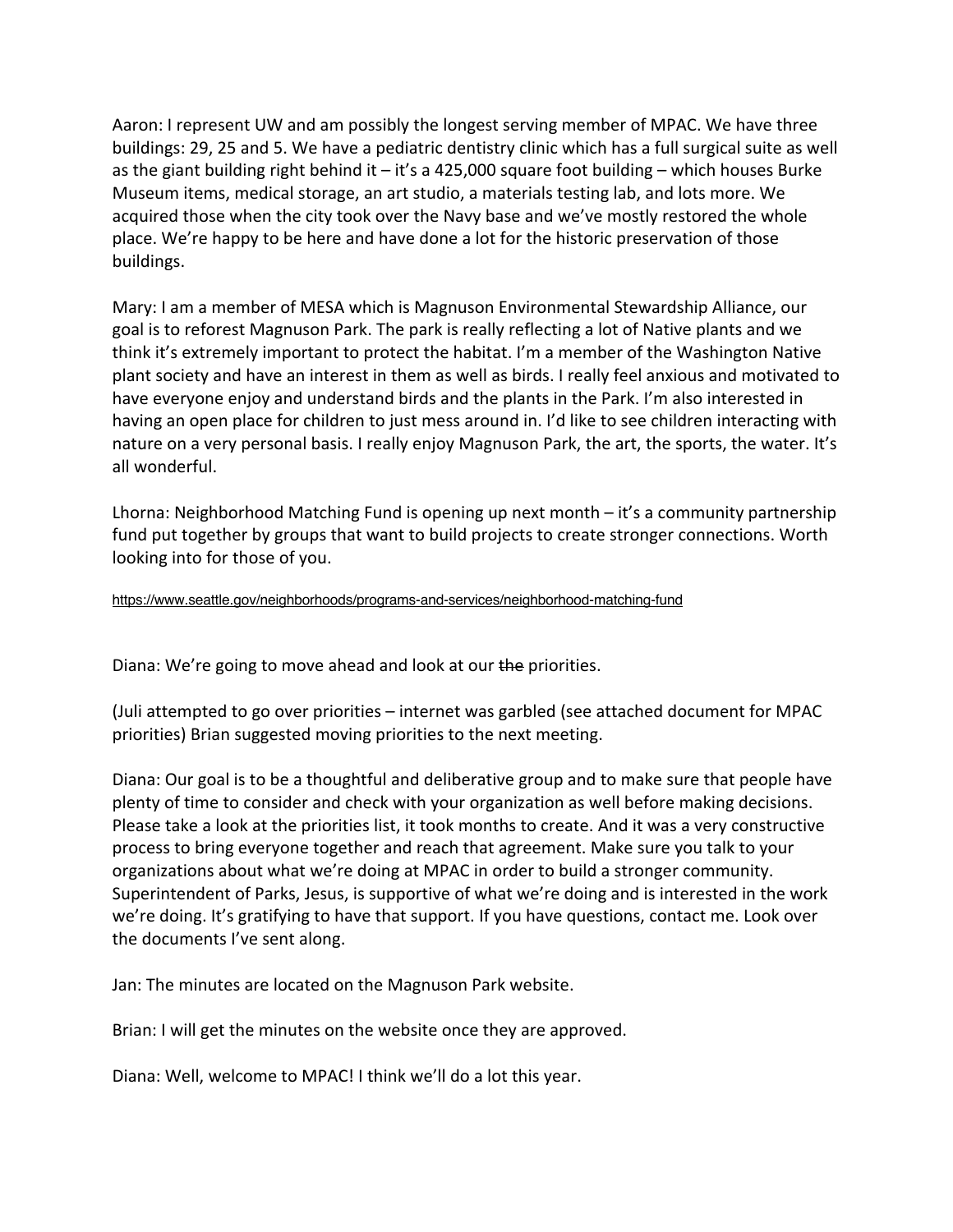Kate announced something about a television monitor in Mercy Housing which shows upcoming events

Meeting adjourns, 7:30pm.